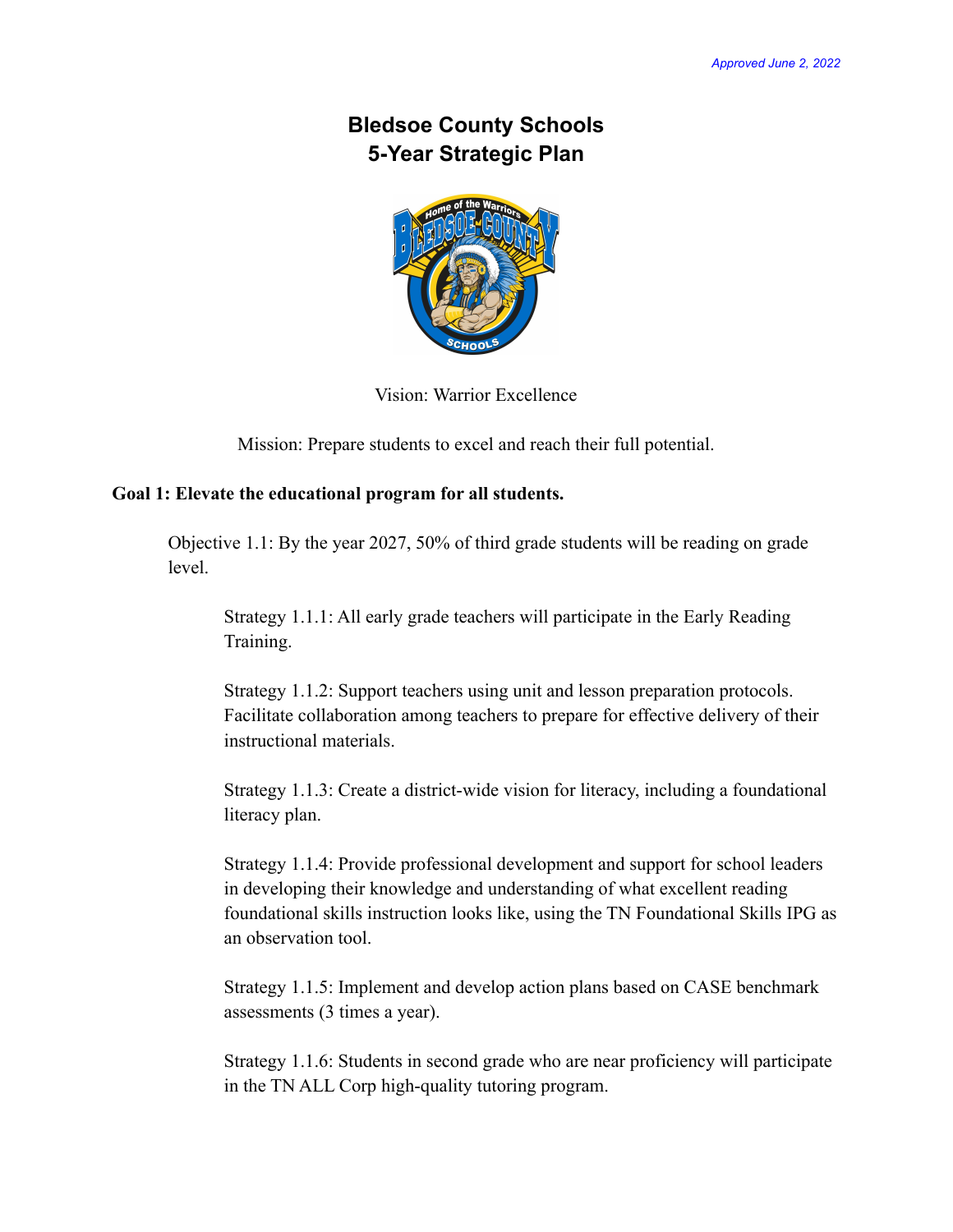Objective 1.2: By 2027, all Bledsoe County Schools will perform at an overall level 3 or higher.

Strategy 1.2.1: Implement monthly PLC meetings to analyze data, student work, root causes, and intervention strategies.

Strategy 1.2.2: Provide support for all teachers around unit/lesson internalization and instructional focus documents.

Strategy 1.2.3: Create a district vision for ELA and math instruction.

Strategy 1.2.4: Conduct walk-through observations to analyze trends across schools/district to determine strengths and needs using the IPG (Instructional Practice Document).

Strategy 1.2.5: Participate in professional development as provided through the Early Literacy Network, Literacy Implementation Network, and TRAIN (Tennessee Rural Acceleration and Innovation Network).

Strategy 1.2.6: Implement and develop action plans based on CASE benchmark assessments (3 times a year).

Strategy 1.2.7: Provide math tutoring to students in grades 6-8 who are near proficiency using the TN ALL Corp high-quality tutoring program.

Strategy 1.2.8: Create curriculum maps across all grades and subject areas.

Strategy 1.2.9: Create a data system that encompasses all data points.

Objective 1.3: By the year 2027, 95% of students will graduate on time and 75% of students will be college and career ready.

Strategy 1.3.1: Increase EPSO opportunities for high school students (Industry Certification, Advanced Placement, Dual Enrollment and Dual Credit).

Strategy 1.3.2: Develop a STEM program for elementary and middle grades.

Strategy 1.3.3: Expand partnerships with higher education institutes and businesses.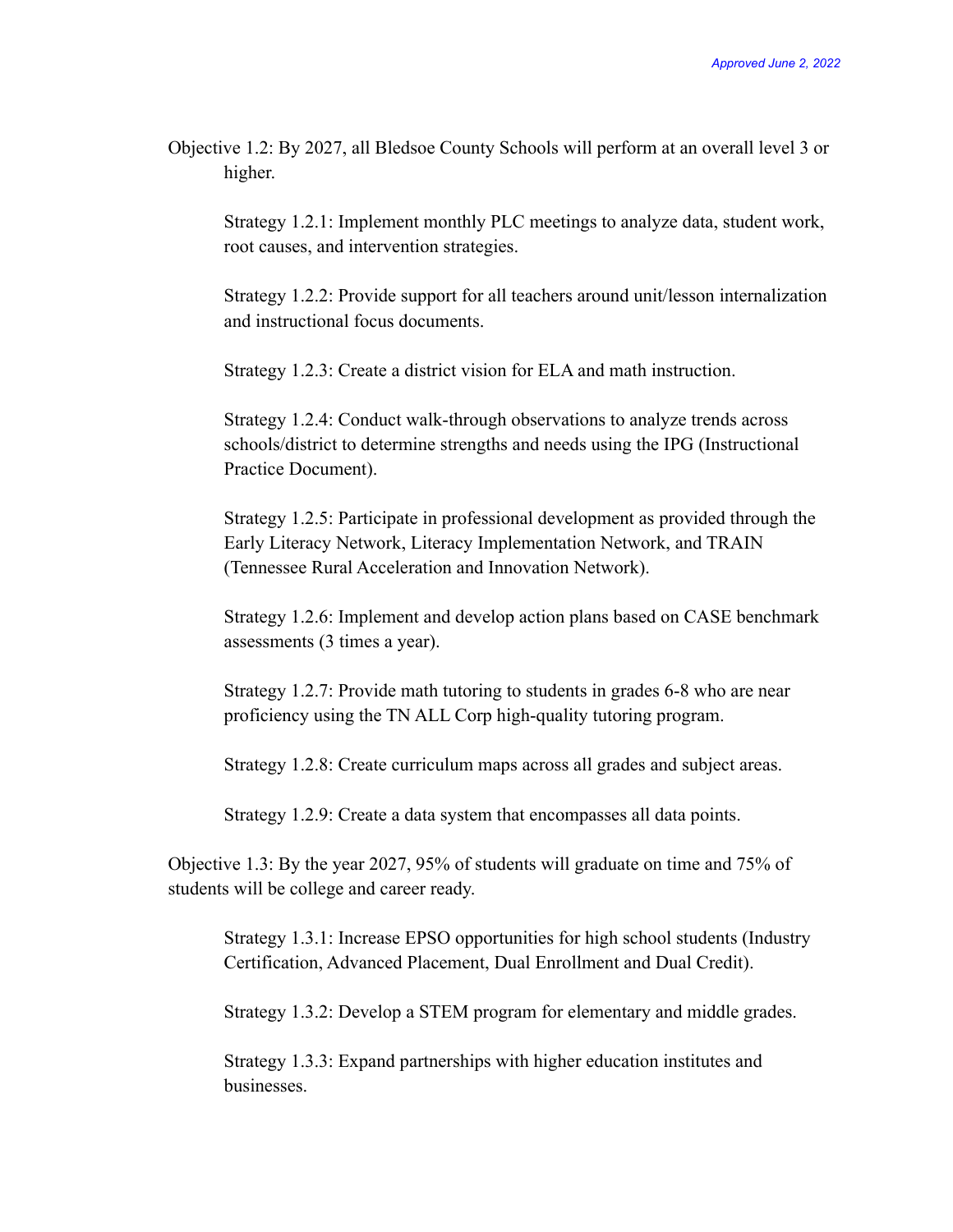Strategy 1.3.4: Upgrade and purchase new equipment for STEM and CTE programs of study.

Strategy 1.3.5: Provide student exposure to career opportunities through interest inventories and career aptitude assessments.

Strategy 1.3.6: Students will participate in the Bledsoe County High School College and Career fair.

Strategy 1.3.7: Provide teachers professional development for implementation of STEM and coding activities.

Strategy 1.3.8: Hire additional personnel to help track student attendance.

#### **Goal 2: Improve community engagement and the parental experience.**

Objective 2.1: Increase the rate of students and families participating in family engagement opportunities by 5% annually.

Strategy 2.1.1: Implement a student and parent advisory board.

Strategy 2.1.2: Send out biannual surveys to both parents and students.

Strategy 2.1.3: Increase the number of partnerships with business leaders and community groups.

Strategy 2.1.4: Include parents on the principal hiring committee.

Strategy 2.1.5: Expand opportunities for parents to provide feedback and participate in activities, including the addition of more virtual activities.

Strategy 2.1.6: Create a data dashboard to encompass all data pieces for parent viewing.

Objective 2.2: By 2027, parents' satisfaction with Bledsoe County Schools will be 95% or higher.

Strategy 2.2.1: Implement the recently developed communication plan.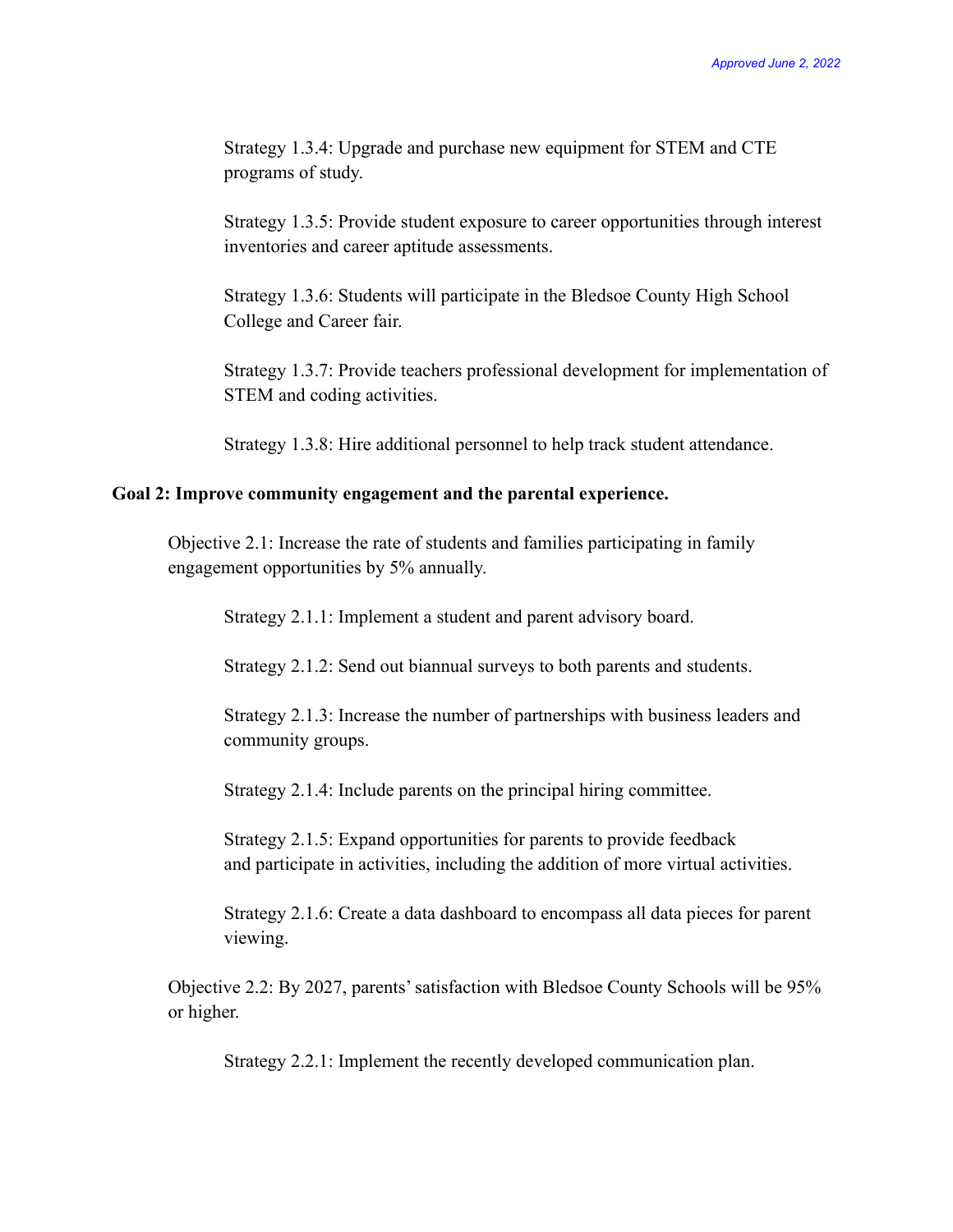Strategy 2.2.2: Provide the community with a CTE newsletter.

Strategy 2.2.3: Develop a plan to incorporate student led data presentations during existing family nights/events.

#### **Goal 3: Recruit, build, and retain excellent employees.**

Objective 3.1: By 2027, the district will increase the number of applicants for open positions.

Strategy 3.1.1: Implement a TAP Program (Teaching as a Profession) for students who are interested in becoming educators.

Strategy 3.1.2: Partner with the iTeach/Grow Your Own teacher certification program.

Strategy 3.1.3: Partner with area colleges for placement of student teachers.

Strategy 3.1.4: Participate in education college and career fairs at local universities (Bryan College, Tennessee Technological University, Lee University, University of Tennessee at Chattanooga, Middle Tennessee State University, and the University of Tennessee at Knoxville).

Strategy 3.1.5: Data will be collected through surveys after all professional development to determine success, refinements and needs.

Strategy 3.1.5: Create a recruitment video

Strategy 3.1.5: Investing in recruitment materials

Objective 3.2: By 2027, the district will retain 97% of teachers and leaders.

Strategy 3.2.1: Establish a new teacher mentoring program.

Strategy 3.2.2: Create a teacher advisory board.

Strategy 3.2.3: Conduct scheduled meetings with BCEA.

Strategy 3.2.4: Implement a recognition and celebration program.